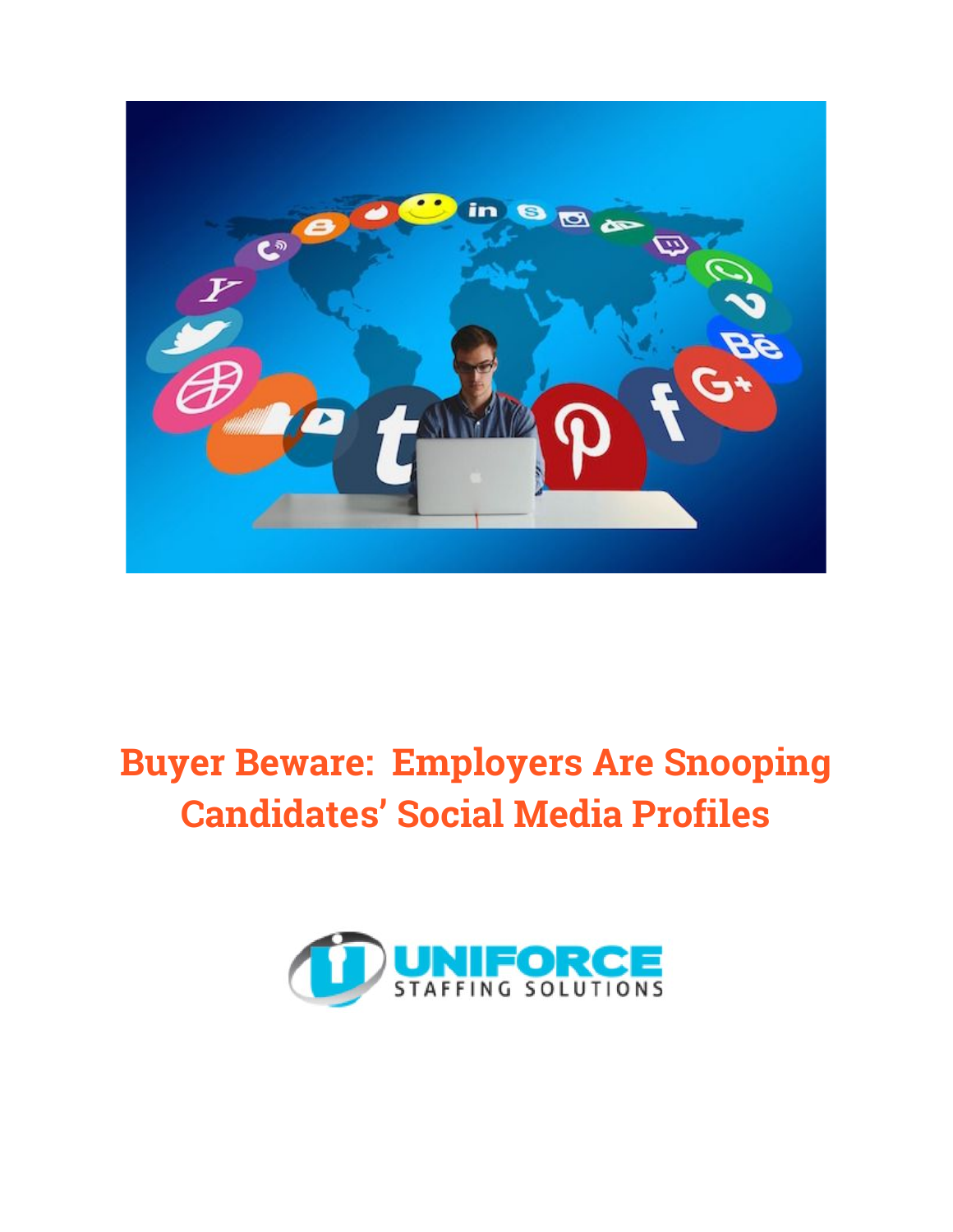Did you know that a large majority of Employers and Recruiters are using your favorite social media websites and apps to look at you before they hire?

Yes, it's true. While Facebook, Instagram, Twitter, LinkedIn, YouTube, and others have quickly become your favorite scrapbook to share with friends and family, it's also a playground for Employers who may be shopping around to see if you're qualified to become "new company material."

Whether you're looking for a new full time position or currently working as a temp-to-hire employee at a Uniforce Staffing Solutions client, the rules are the same. Play it safe online and keep in mind that your current employer, prospective new employer, or another third-party recruiter may be poking around to see who you are and what you stand for "outside the office."

According to a 2017 CareerBuilder survey, 70 percent of employers use social media to screen candidates before hiring, which is up significantly from 60 percent in 2016. So think before you post  $-$  if you think it could be questionable or inappropriate, you should go with your gut.

The Careerbuilder survey goes on to report that Social recruiting is now a "thing" when it comes to hiring candidates – 3 in 10 employers have someone dedicated to solely getting the scoop on your online persona. Employers are searching for a few key items when researching candidates via social networking sites as good signs to hire:

- Information that supports their qualifications for the job (61 percent)
- If the candidate has a professional online persona at all (50 percent)
- What other people are posting about the candidates (37 percent)
- For any reason at all not to hire a candidate (24 percent)

And they aren't stopping there either  $-69$  percent are using online search engines such as Google, Yahoo and Bing to research candidates as well, compared to 59 percent last year.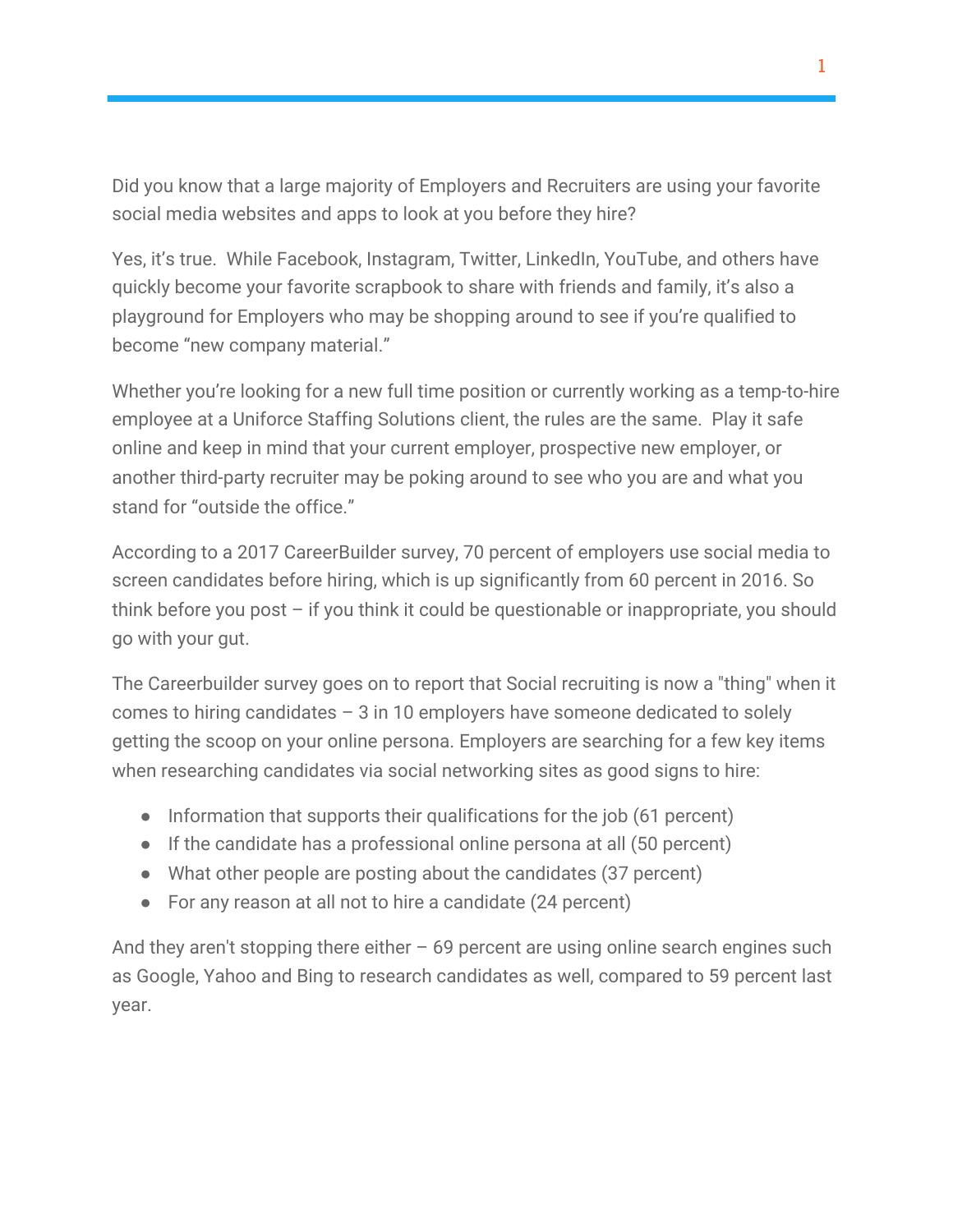### **The No-Nos When Using Social Networks**

Careerbuilder listed these key reasons that employers were turned off by a candidate's online presence:

- Candidate posted provocative or inappropriate photographs, videos or information: 39 percent
- Candidate posted information about them drinking or using drugs: 38 percent
- Candidate had discriminatory comments related to race, gender or religion: 32 percent
- Candidate bad-mouthed their previous company or fellow employee: 30 percent
- Candidate lied about qualifications: 27 percent
- Candidate had poor communication skills: 27 percent
- Candidate was linked to criminal behavior: 26 percent
- Candidate shared confidential information from previous employers: 23 percent
- Candidate's screen name was unprofessional: 22 percent
- Candidate lied about an absence: 17 percent
- Candidate posted too frequently: 17 percent

It's an international phenomenon. The Society for Human Resource Management Professionals (SHRM), the world's largest HR professional society, representing 285,000 members in more than 165 countries, surveyed in 2017, HR professionals with the job function of employment or recruitment to learn more about organizations' use of social media for talent acquisition. Specifically, this report focused on recruitment and screening of job candidates.

#### **Key Findings Included:**

- Over one-third of organizations have taken steps to leverage mobile recruiting—to target smartphone users.
- Recruiting via social media is growing with 84% of organizations using it currently and 9% planning to use it.
- Recruiting passive job candidates (82%) continues to be the top reason that organizations use social media for recruitment.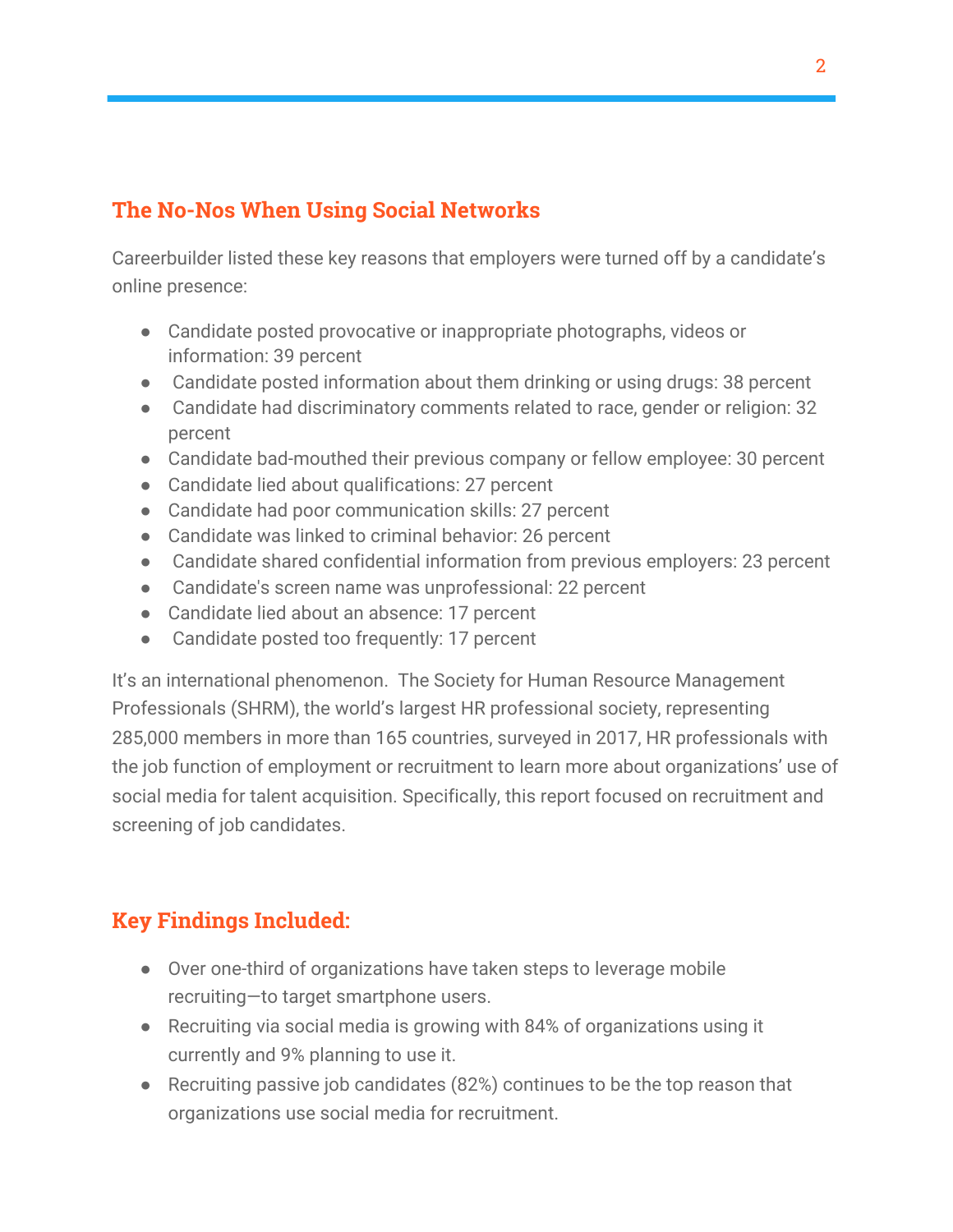# **WHO DO RECRUITERS LOOK FOR ON SOCIAL MEDIA?**

**SHRM SOCIAL MEDIA RECRUITMENT & SCREENING SURVEY** 



## **Use Social Media To Help You**

A lesson to be learned is that you can use social media as an opportunity to stand out in a positive way and showcase your personality. The Careerbuilder survey found that more than 44 percent of employers have found content on a social networking site that caused them to hire the candidate.

Think before you post, because there's always someone watching.